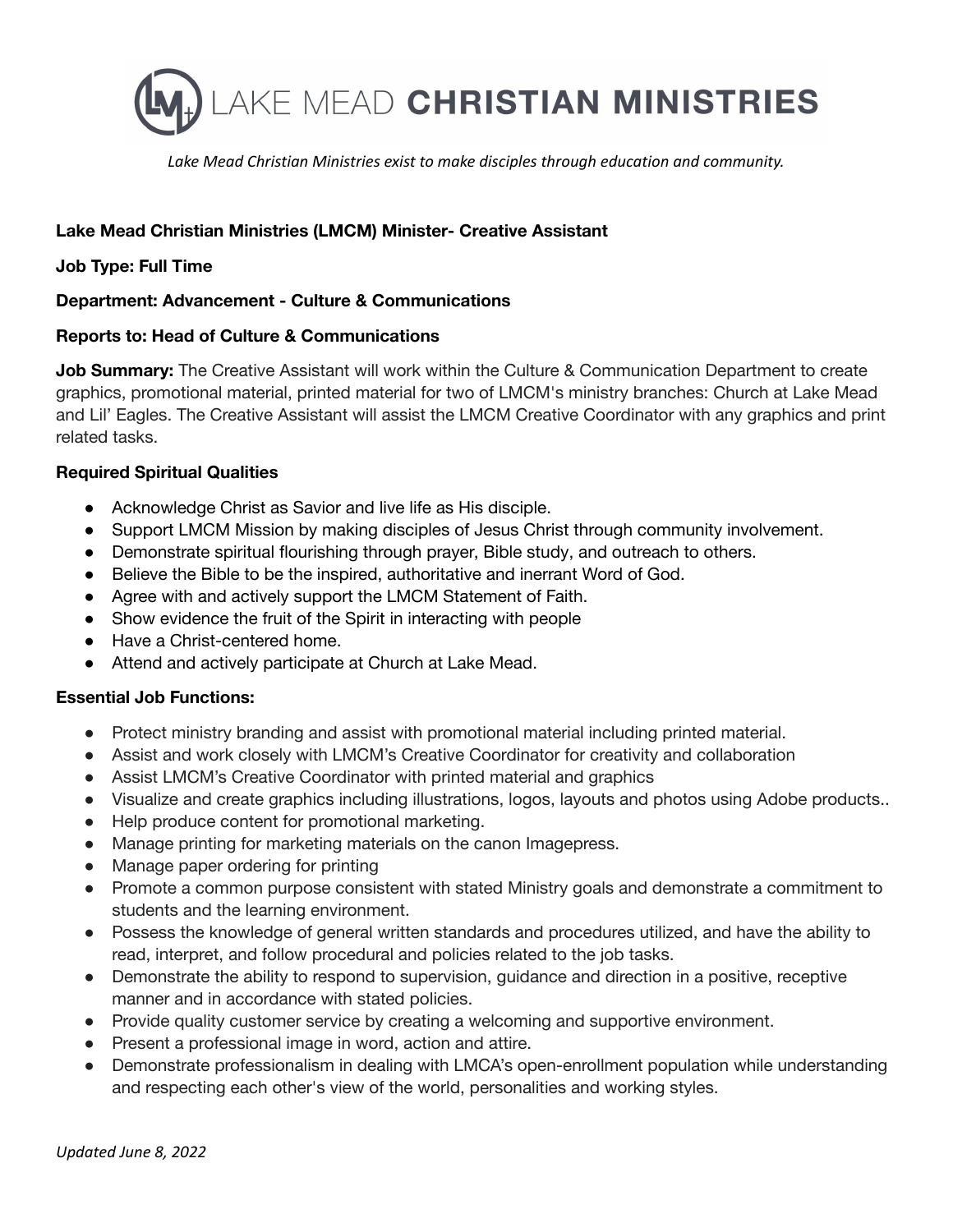- Be organized and adaptable, and demonstrate skills necessary to make recommendations for improvement and organizational efficiency.
- Participate in ongoing professional development opportunities for graphic design.
- Ability to take a project from start to completion.
- Ability to work in a collaborative office space.
- Have strong organizational skills and an ability to prioritize and complete simultaneous projects within deadlines.
- Have excellent interpersonal, verbal and written communication skills.
- Ability to work independently and follow through on assignments.
- Ability to interact in a professional manner with a diverse group of staff, faculty, students, and the community in a service-oriented environment.
- Ability to check email daily for new assignments.
- Ability to work in LMCM's fast-paced environment.
- **Other duties as supervisor deems necessary.**

#### **Experience/Knowledge:**

- Be competent and have experience in basic adobe graphic design programs, e.g., Ai., InDesign, Photoshop.
- Have experience in data merge (InDesign)
- Have experience or training on an Imagepress or large machine for printing
- Be competent in Google G Suite
- Possess basic copywriting skills.
- Have some experience in photography and photo editing.
- Ability to operate personal computers with proficiency and learn new applications and systems.

**Qualifications:** This position requires a Bachelor's degree with at least 1 year of experience directly related to the duties and responsibilities specified. Work experience with adobe knowledge may be substituted for the degree requirement on a year for year basis.

## **Compensation:** \$27,040.00 - \$36,520.00

## **Benefits:**

- \*Qualifies for tax benefits
- Accrued PTO and Sick leave
- Vision Self Pay Group Policy
- Dental Self Pay Group Policy
- 403B matching and other retirement programs
- Christian Healthcare Ministries for health care coverage CHM.org shared cost with employee/employer
- Short and long term disability at the cost of the ministry.
- 25,000.00 life insurance at the cost of the ministry
- Additional life insurance up to \$150,000 Self Pay
- Ministry Scholarship for student tuition and Lil' Eagle's cost reductions First year hires receive a 50% scholarship, then each year add 5% until you reach a max of 70%